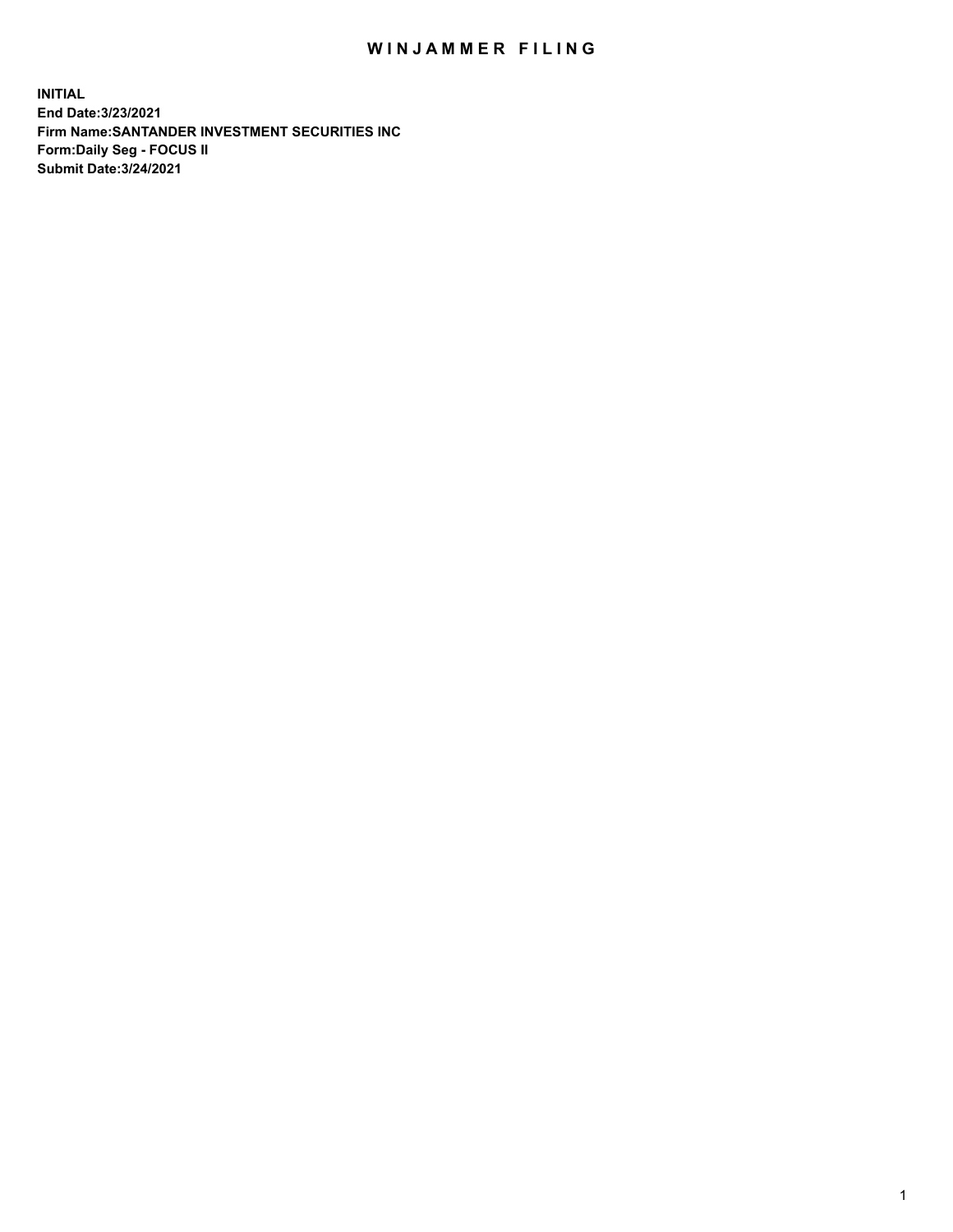**INITIAL End Date:3/23/2021 Firm Name:SANTANDER INVESTMENT SECURITIES INC Form:Daily Seg - FOCUS II Submit Date:3/24/2021 Daily Segregation - Cover Page**

| Name of Company                                                                   | <b>SANTANDER INVESTMENT</b><br><b>SECURITIES INC</b> |
|-----------------------------------------------------------------------------------|------------------------------------------------------|
| <b>Contact Name</b>                                                               | <b>Felix Munoz</b>                                   |
| <b>Contact Phone Number</b>                                                       | (212) 407-4594                                       |
| <b>Contact Email Address</b>                                                      | felix.munoz@santander.us                             |
| FCM's Customer Segregated Funds Residual Interest Target (choose one):            |                                                      |
| a. Minimum dollar amount: ; or                                                    | 70,000,000                                           |
| b. Minimum percentage of customer segregated funds required:%; or                 | <u>0</u>                                             |
| c. Dollar amount range between: and; or                                           | 0 <sub>0</sub>                                       |
| d. Percentage range of customer segregated funds required between:% and%.         | 0 <sub>0</sub>                                       |
| FCM's Customer Secured Amount Funds Residual Interest Target (choose one):        |                                                      |
| a. Minimum dollar amount: ; or                                                    | $\frac{0}{0}$                                        |
| b. Minimum percentage of customer secured funds required:%; or                    |                                                      |
| c. Dollar amount range between: and; or                                           | 0 <sub>0</sub>                                       |
| d. Percentage range of customer secured funds required between:% and%.            | 0 <sub>0</sub>                                       |
| FCM's Cleared Swaps Customer Collateral Residual Interest Target (choose one):    |                                                      |
| a. Minimum dollar amount: ; or                                                    | $\overline{\mathbf{0}}$                              |
| b. Minimum percentage of cleared swaps customer collateral required:% ; or        | $\underline{\mathbf{0}}$                             |
| c. Dollar amount range between: and; or                                           | 0 <sub>0</sub>                                       |
| d. Percentage range of cleared swaps customer collateral required between:% and%. | <u>00</u>                                            |

Attach supporting documents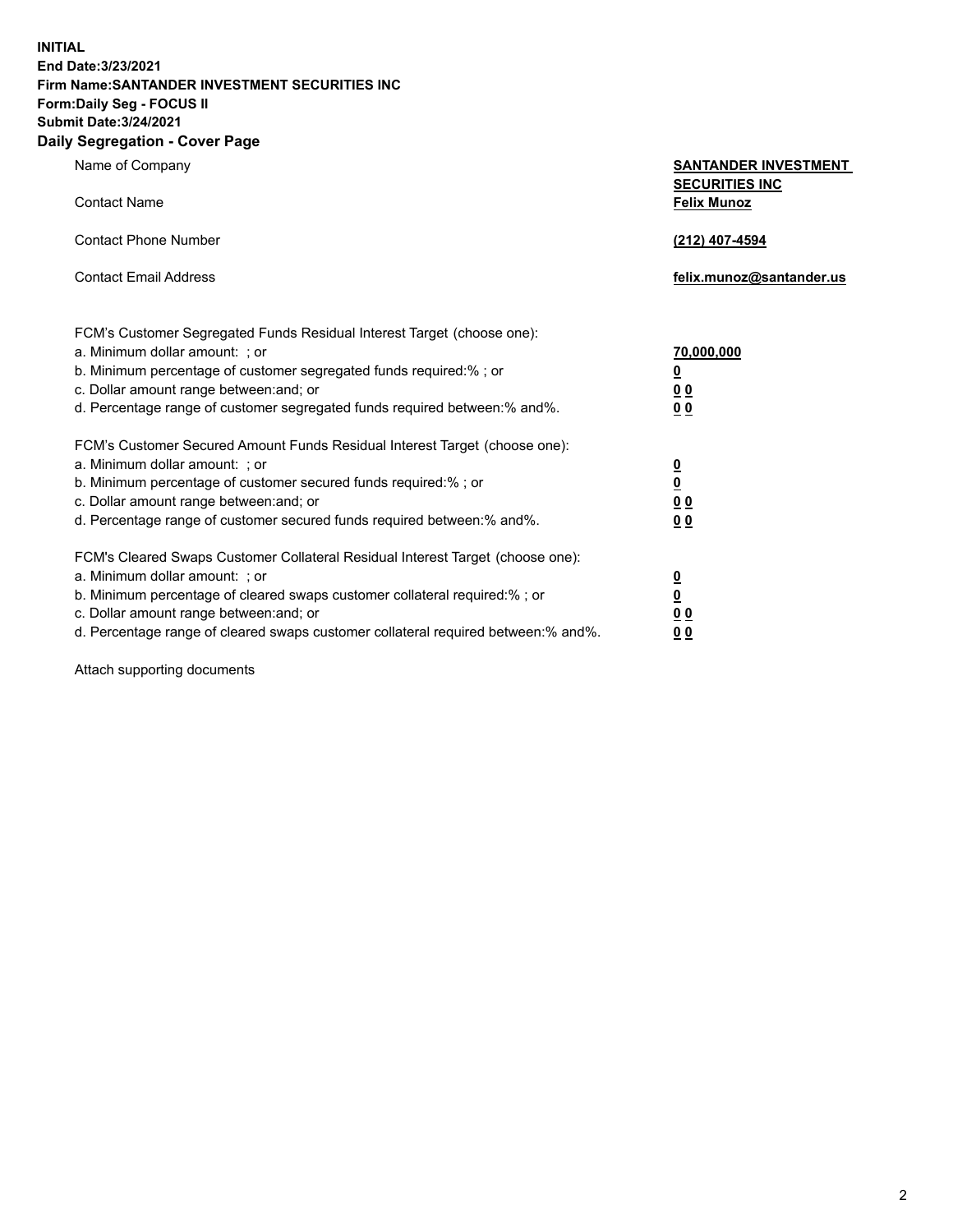**INITIAL End Date:3/23/2021 Firm Name:SANTANDER INVESTMENT SECURITIES INC Form:Daily Seg - FOCUS II Submit Date:3/24/2021 Daily Segregation - Secured Amounts**

|     | Foreign Futures and Foreign Options Secured Amounts                                         |                   |
|-----|---------------------------------------------------------------------------------------------|-------------------|
|     | Amount required to be set aside pursuant to law, rule or regulation of a foreign            | $0$ [7305]        |
|     | government or a rule of a self-regulatory organization authorized thereunder                |                   |
| 1.  | Net ledger balance - Foreign Futures and Foreign Option Trading - All Customers             |                   |
|     | A. Cash                                                                                     | $0$ [7315]        |
|     | B. Securities (at market)                                                                   | $0$ [7317]        |
| 2.  | Net unrealized profit (loss) in open futures contracts traded on a foreign board of trade   | $0$ [7325]        |
| 3.  | Exchange traded options                                                                     |                   |
|     | a. Market value of open option contracts purchased on a foreign board of trade              | $0$ [7335]        |
|     | b. Market value of open contracts granted (sold) on a foreign board of trade                | $0$ [7337]        |
| 4.  | Net equity (deficit) (add lines 1. 2. and 3.)                                               | $0$ [7345]        |
| 5.  | Account liquidating to a deficit and account with a debit balances - gross amount           | $0$ [7351]        |
|     | Less: amount offset by customer owned securities                                            | 0 [7352] 0 [7354] |
| 6.  | Amount required to be set aside as the secured amount - Net Liquidating Equity              | $0$ [7355]        |
|     | Method (add lines 4 and 5)                                                                  |                   |
| 7.  | Greater of amount required to be set aside pursuant to foreign jurisdiction (above) or line | $0$ [7360]        |
|     | 6.                                                                                          |                   |
|     | FUNDS DEPOSITED IN SEPARATE REGULATION 30.7 ACCOUNTS                                        |                   |
| 1.  | Cash in banks                                                                               |                   |
|     | A. Banks located in the United States                                                       | $0$ [7500]        |
|     | B. Other banks qualified under Regulation 30.7                                              | 0 [7520] 0 [7530] |
| 2.  | Securities                                                                                  |                   |
|     | A. In safekeeping with banks located in the United States                                   | $0$ [7540]        |
|     | B. In safekeeping with other banks qualified under Regulation 30.7                          | 0 [7560] 0 [7570] |
| 3.  | Equities with registered futures commission merchants                                       |                   |
|     | A. Cash                                                                                     | $0$ [7580]        |
|     | <b>B.</b> Securities                                                                        | $0$ [7590]        |
|     | C. Unrealized gain (loss) on open futures contracts                                         | $0$ [7600]        |
|     | D. Value of long option contracts                                                           | $0$ [7610]        |
|     | E. Value of short option contracts                                                          | 0 [7615] 0 [7620] |
| 4.  | Amounts held by clearing organizations of foreign boards of trade                           |                   |
|     | A. Cash                                                                                     | $0$ [7640]        |
|     | <b>B.</b> Securities                                                                        | $0$ [7650]        |
|     | C. Amount due to (from) clearing organization - daily variation                             | $0$ [7660]        |
|     | D. Value of long option contracts                                                           | $0$ [7670]        |
|     | E. Value of short option contracts                                                          | 0 [7675] 0 [7680] |
| 5.  | Amounts held by members of foreign boards of trade                                          |                   |
|     | A. Cash                                                                                     | $0$ [7700]        |
|     | <b>B.</b> Securities                                                                        | $0$ [7710]        |
|     | C. Unrealized gain (loss) on open futures contracts                                         | $0$ [7720]        |
|     | D. Value of long option contracts                                                           | $0$ [7730]        |
|     | E. Value of short option contracts                                                          | 0 [7735] 0 [7740] |
| 6.  | Amounts with other depositories designated by a foreign board of trade                      | $0$ [7760]        |
| 7.  | Segregated funds on hand                                                                    | $0$ [7765]        |
| 8.  | Total funds in separate section 30.7 accounts                                               | $0$ [7770]        |
| 9.  | Excess (deficiency) Set Aside for Secured Amount (subtract line 7 Secured Statement         | $0$ [7380]        |
|     | Page 1 from Line 8)                                                                         |                   |
| 10. | Management Target Amount for Excess funds in separate section 30.7 accounts                 | $0$ [7780]        |
| 11. | Excess (deficiency) funds in separate 30.7 accounts over (under) Management Target          | $0$ [7785]        |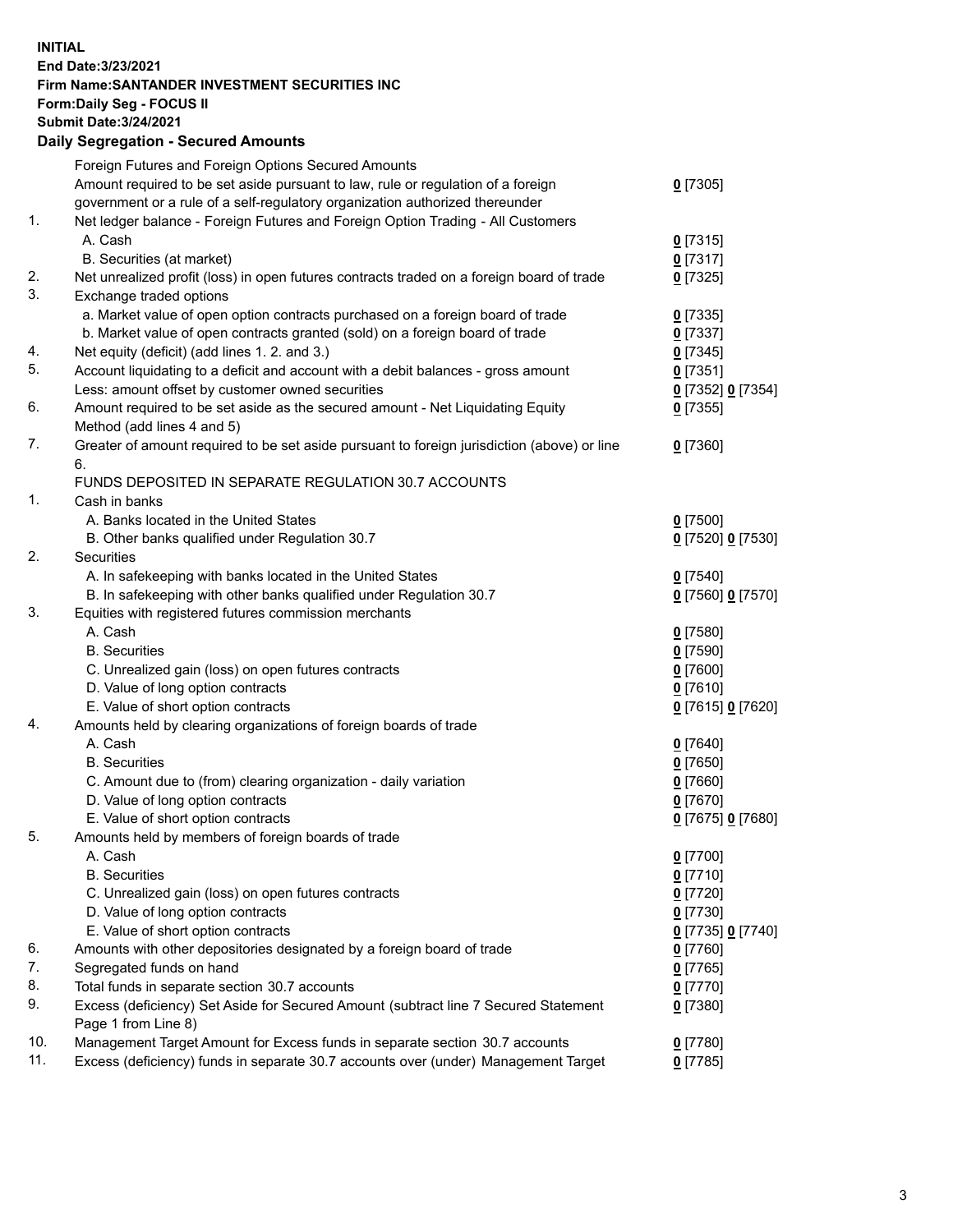| End Date: 3/23/2021<br>Firm Name: SANTANDER INVESTMENT SECURITIES INC<br><b>Form:Daily Seg - FOCUS II</b><br><b>Submit Date: 3/24/2021</b><br>Daily Segregation - Segregation Statement<br>SEGREGATION REQUIREMENTS(Section 4d(2) of the CEAct)<br>1.<br>Net ledger balance<br>A. Cash<br>1,772,638,998 [7010]<br>B. Securities (at market)<br>$0$ [7020]<br>2.<br>Net unrealized profit (loss) in open futures contracts traded on a contract market<br>-116,695,973 [7030]<br>3.<br>Exchange traded options<br>A. Add market value of open option contracts purchased on a contract market<br>49,985,191 [7032]<br>B. Deduct market value of open option contracts granted (sold) on a contract market<br>-23,775,923 [7033]<br>4.<br>Net equity (deficit) (add lines 1, 2 and 3)<br>1,682,152,293 [7040]<br>5.<br>Accounts liquidating to a deficit and accounts with<br>debit balances - gross amount<br>$0$ [7045]<br>Less: amount offset by customer securities<br>0 [7047] 0 [7050] |
|--------------------------------------------------------------------------------------------------------------------------------------------------------------------------------------------------------------------------------------------------------------------------------------------------------------------------------------------------------------------------------------------------------------------------------------------------------------------------------------------------------------------------------------------------------------------------------------------------------------------------------------------------------------------------------------------------------------------------------------------------------------------------------------------------------------------------------------------------------------------------------------------------------------------------------------------------------------------------------------------|
|                                                                                                                                                                                                                                                                                                                                                                                                                                                                                                                                                                                                                                                                                                                                                                                                                                                                                                                                                                                            |
|                                                                                                                                                                                                                                                                                                                                                                                                                                                                                                                                                                                                                                                                                                                                                                                                                                                                                                                                                                                            |
|                                                                                                                                                                                                                                                                                                                                                                                                                                                                                                                                                                                                                                                                                                                                                                                                                                                                                                                                                                                            |
|                                                                                                                                                                                                                                                                                                                                                                                                                                                                                                                                                                                                                                                                                                                                                                                                                                                                                                                                                                                            |
|                                                                                                                                                                                                                                                                                                                                                                                                                                                                                                                                                                                                                                                                                                                                                                                                                                                                                                                                                                                            |
|                                                                                                                                                                                                                                                                                                                                                                                                                                                                                                                                                                                                                                                                                                                                                                                                                                                                                                                                                                                            |
|                                                                                                                                                                                                                                                                                                                                                                                                                                                                                                                                                                                                                                                                                                                                                                                                                                                                                                                                                                                            |
|                                                                                                                                                                                                                                                                                                                                                                                                                                                                                                                                                                                                                                                                                                                                                                                                                                                                                                                                                                                            |
|                                                                                                                                                                                                                                                                                                                                                                                                                                                                                                                                                                                                                                                                                                                                                                                                                                                                                                                                                                                            |
|                                                                                                                                                                                                                                                                                                                                                                                                                                                                                                                                                                                                                                                                                                                                                                                                                                                                                                                                                                                            |
|                                                                                                                                                                                                                                                                                                                                                                                                                                                                                                                                                                                                                                                                                                                                                                                                                                                                                                                                                                                            |
|                                                                                                                                                                                                                                                                                                                                                                                                                                                                                                                                                                                                                                                                                                                                                                                                                                                                                                                                                                                            |
|                                                                                                                                                                                                                                                                                                                                                                                                                                                                                                                                                                                                                                                                                                                                                                                                                                                                                                                                                                                            |
|                                                                                                                                                                                                                                                                                                                                                                                                                                                                                                                                                                                                                                                                                                                                                                                                                                                                                                                                                                                            |
|                                                                                                                                                                                                                                                                                                                                                                                                                                                                                                                                                                                                                                                                                                                                                                                                                                                                                                                                                                                            |
|                                                                                                                                                                                                                                                                                                                                                                                                                                                                                                                                                                                                                                                                                                                                                                                                                                                                                                                                                                                            |
|                                                                                                                                                                                                                                                                                                                                                                                                                                                                                                                                                                                                                                                                                                                                                                                                                                                                                                                                                                                            |
| 6.<br>Amount required to be segregated (add lines 4 and 5)<br>1,682,152,293 [7060]                                                                                                                                                                                                                                                                                                                                                                                                                                                                                                                                                                                                                                                                                                                                                                                                                                                                                                         |
| FUNDS IN SEGREGATED ACCOUNTS                                                                                                                                                                                                                                                                                                                                                                                                                                                                                                                                                                                                                                                                                                                                                                                                                                                                                                                                                               |
| 7.<br>Deposited in segregated funds bank accounts                                                                                                                                                                                                                                                                                                                                                                                                                                                                                                                                                                                                                                                                                                                                                                                                                                                                                                                                          |
| A. Cash<br>191,593,677 [7070]                                                                                                                                                                                                                                                                                                                                                                                                                                                                                                                                                                                                                                                                                                                                                                                                                                                                                                                                                              |
| B. Securities representing investments of customers' funds (at market)<br>$0$ [7080]                                                                                                                                                                                                                                                                                                                                                                                                                                                                                                                                                                                                                                                                                                                                                                                                                                                                                                       |
| C. Securities held for particular customers or option customers in lieu of cash (at<br>$0$ [7090]                                                                                                                                                                                                                                                                                                                                                                                                                                                                                                                                                                                                                                                                                                                                                                                                                                                                                          |
| market)                                                                                                                                                                                                                                                                                                                                                                                                                                                                                                                                                                                                                                                                                                                                                                                                                                                                                                                                                                                    |
| 8.<br>Margins on deposit with derivatives clearing organizations of contract markets                                                                                                                                                                                                                                                                                                                                                                                                                                                                                                                                                                                                                                                                                                                                                                                                                                                                                                       |
| A. Cash<br>1,664,974,482 [7100]                                                                                                                                                                                                                                                                                                                                                                                                                                                                                                                                                                                                                                                                                                                                                                                                                                                                                                                                                            |
| B. Securities representing investments of customers' funds (at market)<br>$0$ [7110]                                                                                                                                                                                                                                                                                                                                                                                                                                                                                                                                                                                                                                                                                                                                                                                                                                                                                                       |
| C. Securities held for particular customers or option customers in lieu of cash (at<br>$0$ [7120]                                                                                                                                                                                                                                                                                                                                                                                                                                                                                                                                                                                                                                                                                                                                                                                                                                                                                          |
| market)                                                                                                                                                                                                                                                                                                                                                                                                                                                                                                                                                                                                                                                                                                                                                                                                                                                                                                                                                                                    |
| 9.<br>Net settlement from (to) derivatives clearing organizations of contract markets<br>-127,871,595 [7130]                                                                                                                                                                                                                                                                                                                                                                                                                                                                                                                                                                                                                                                                                                                                                                                                                                                                               |
| 10.<br>Exchange traded options                                                                                                                                                                                                                                                                                                                                                                                                                                                                                                                                                                                                                                                                                                                                                                                                                                                                                                                                                             |
| A. Value of open long option contracts<br>49,985,191 [7132]                                                                                                                                                                                                                                                                                                                                                                                                                                                                                                                                                                                                                                                                                                                                                                                                                                                                                                                                |
| B. Value of open short option contracts<br>-23,775,923 [7133]<br>11.<br>Net equities with other FCMs                                                                                                                                                                                                                                                                                                                                                                                                                                                                                                                                                                                                                                                                                                                                                                                                                                                                                       |
| A. Net liquidating equity<br>$0$ [7140]                                                                                                                                                                                                                                                                                                                                                                                                                                                                                                                                                                                                                                                                                                                                                                                                                                                                                                                                                    |
| B. Securities representing investments of customers' funds (at market)<br>$0$ [7160]                                                                                                                                                                                                                                                                                                                                                                                                                                                                                                                                                                                                                                                                                                                                                                                                                                                                                                       |
| C. Securities held for particular customers or option customers in lieu of cash (at<br>$0$ [7170]                                                                                                                                                                                                                                                                                                                                                                                                                                                                                                                                                                                                                                                                                                                                                                                                                                                                                          |
| market)                                                                                                                                                                                                                                                                                                                                                                                                                                                                                                                                                                                                                                                                                                                                                                                                                                                                                                                                                                                    |
| 12.<br>Segregated funds on hand<br>$0$ [7150]                                                                                                                                                                                                                                                                                                                                                                                                                                                                                                                                                                                                                                                                                                                                                                                                                                                                                                                                              |
| 13.<br>Total amount in segregation (add lines 7 through 12)<br>1,754,905,832 [7180]                                                                                                                                                                                                                                                                                                                                                                                                                                                                                                                                                                                                                                                                                                                                                                                                                                                                                                        |
| 14.<br>Excess (deficiency) funds in segregation (subtract line 6 from line 13)<br>72,753,539 [7190]                                                                                                                                                                                                                                                                                                                                                                                                                                                                                                                                                                                                                                                                                                                                                                                                                                                                                        |
| 15.<br>Management Target Amount for Excess funds in segregation<br>70,000,000 [7194]                                                                                                                                                                                                                                                                                                                                                                                                                                                                                                                                                                                                                                                                                                                                                                                                                                                                                                       |
| 16.<br>Excess (deficiency) funds in segregation over (under) Management Target Amount<br>2,753,539 [7198]                                                                                                                                                                                                                                                                                                                                                                                                                                                                                                                                                                                                                                                                                                                                                                                                                                                                                  |
| <b>Excess</b>                                                                                                                                                                                                                                                                                                                                                                                                                                                                                                                                                                                                                                                                                                                                                                                                                                                                                                                                                                              |